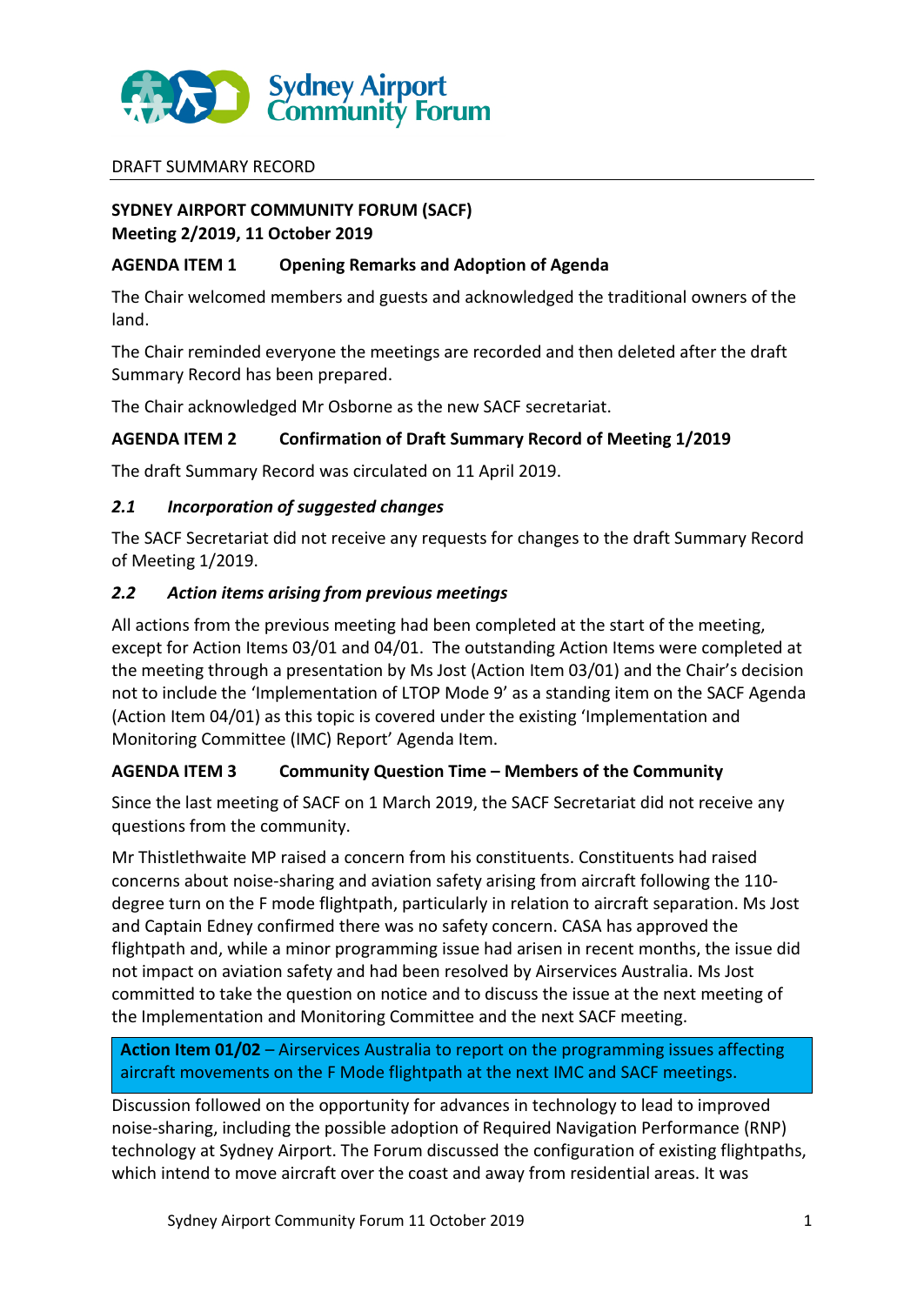

acknowledged RNP does sometimes result in a concentration of aircraft noise over some areas. Ms Jost noted that Airservices Australia is aware of these issues and has committed to extensive consultation ahead of any future changes.

# **AGENDA ITEM 4 Sydney Gateway – Transport for NSW**

Mr Stevenson, Delivery Director, Roads and Maritime Services (RMS), and Ms Hirst, Senior Communications and Stakeholder Engagement Manager, RMS, gave a presentation on the Sydney Gateway Project. The project aims to make it easier to travel to and between the airport's terminals, while also benefiting local communities by removing trucks from local roads. The project is required to help accommodate forecast growth in freight and passenger numbers moving through Sydney Airport, and will also benefit the broader Sydney road network.

Mr Clarke, Captain Edney, Ms Patrinos and Mr Patterson raised a number of queries about the project, unrelated to LTOP, including the project's impact on Gardeners Road. Ms Hirst explained Gardeners Road was out of scope of the project, but took the question on notice.

**Action Item 02/02** – RMS to provide information on the potential traffic impacts of the Sydney Gateway Project on Gardeners Road.

Mr Plummer, Sydney Airport Corporation Limited (SACL), advised the Forum that the Sydney Gateway Project is subject to a Major Development Plan. Mr Plummer confirmed the project would not affect aircraft noise or noise-sharing arrangements.

## **AGENDA ITEM 5 Sydney Airport Update**

Mr Plummer provided an overview of recent activities pertinent to Sydney Airport. Highlights included:

- The Deputy Prime Minister's approval of the Sydney Airport 2039 Master Plan on 28 March 2019.
- The proposed development of a Pier A extension at Terminal 1. SACL will prepare a Major Development Plan for this proposed development, which Mr Plummer noted is consistent with the approved Master Plan and will not increase aircraft noise, aircraft movements or passenger numbers beyond the forecasts within the Master Plan.
- Essential runway maintenance works will be conducted during the curfew period.
- An overview of the Sydney Airport deliberative community panel.
- The renaming of Sydney Airport buildings to celebrate Australia's aviation pioneers.
- Sydney Airport's new Reconciliation Action Plan.
- The establishment of a Community and Environmental Projects Reserve Fund between Bayside Council and SACL.
- SACL's commitment towards carbon neutral operations by 2025, including a Sustainability Linked Loan.
- Sydney Airport's one billionth passenger.

Mr Clarke and Mr Hayes questioned the make-up of the deliberative panel. Mr Plummer clarified it consisted of 40 people from the communities around Sydney Airport, and was drawn from roughly 300-400 applicants. These applicants were drawn from the seven local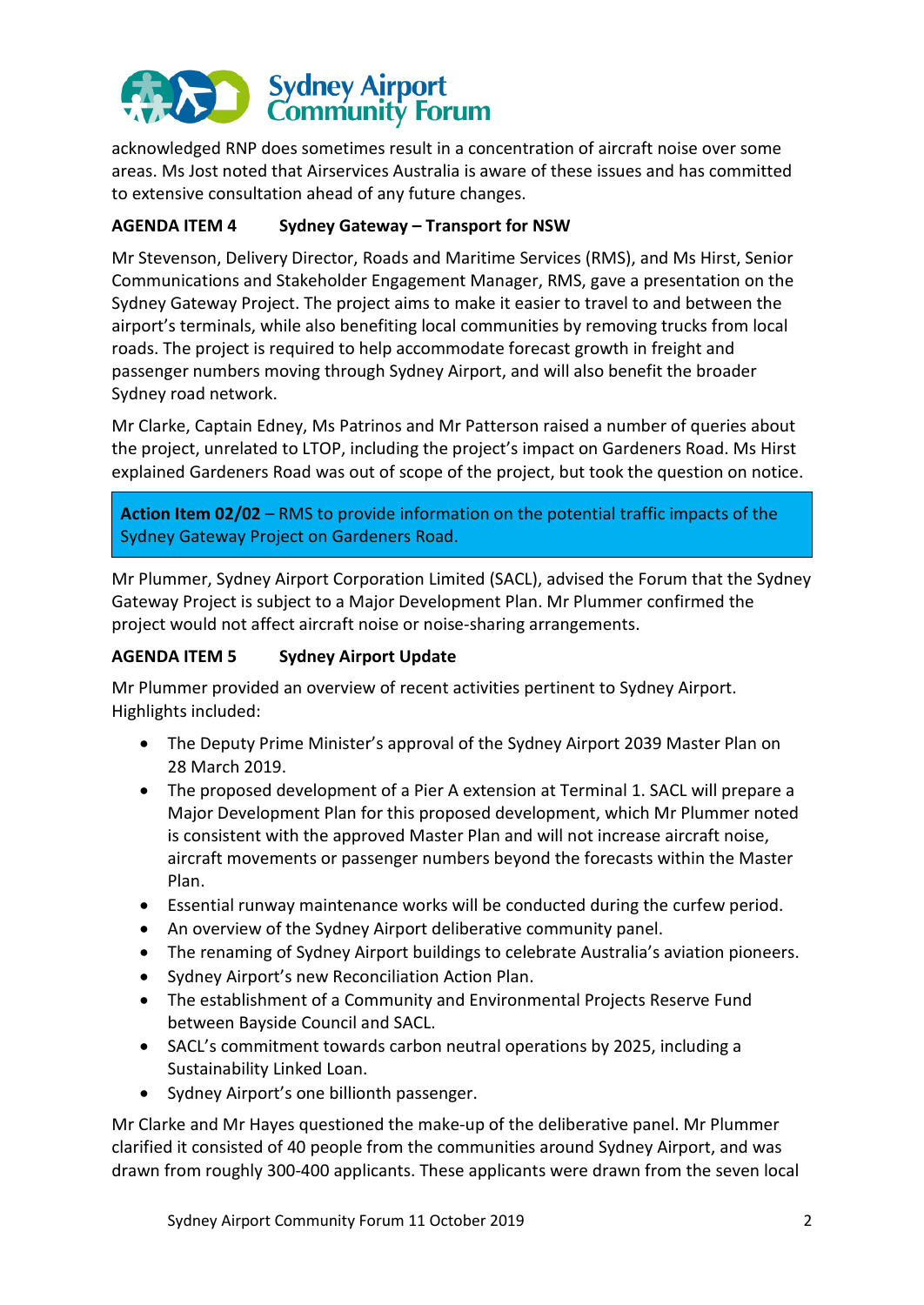

government areas nearest to Sydney Airport, including Sutherland Shire Council, and roughly align with the N70 noise footprint. Mr Plummer clarified that future deliberative panels may include representation from further afield, noting that all of Sydney uses the airport. As the first topic considered by the panel refers to the communities around Sydney Airport, SACL considered that limiting the panel's representation to people from these communities was appropriate.

Mr Clarke asked whether the name should be changed to reflect the local nature of the community panel. Mr Plummer said he would take it under consideration.

Mr Hayes raised community concerns around the 'fuzziness' of the ANEF contours, and asked how the detail of an ANEF could be made more readily available to councils and local communities. Mr Plummer advised SACL provides ANEF GIS data to councils within 24 hours of a new ANEF being endorsed. Mr Plummer also noted the ANEF 20 contour is delineated as a dotted line, rather than a solid line, to highlight the 'fuzziness' of aircraft noise effects.

SACF members briefly discussed the history of the ANEF process and the detail an ANEF provides. SACF members noted aircraft noise does not stop at a line on a map, whether an ANEF or N70 diagram. Mr Plummer noted the Master Plan has an explicit statement to this effect.

Mr Abrams expressed the support of international airlines for the proposed Pier 1A Expansion Major Development Plan.

## **AGENDA ITEM 6 Airservices Australia Report**

Mr Scott provided an update from Airservices Australia. Key highlights included:

- An overview of Airservices Australia's *Aircraft In Your Neighbourhood Portal*, an online portal which provides information on nearby flightpaths as well as links to monthly interactive aircraft noise complaint reporting.
	- o The portal is accessible through:
		- [https://aircraftnoise.airservicesaustralia.com](https://aircraftnoise.airservicesaustralia.com/)
- A brief overview of a series of videos Airservices Australia has produced regarding air traffic control operations.

Ms Jost presented on Airservices Australia's process for noise complaint handling and monitoring, including an explanation of why Airservices Australia reports on the number of complainants per airport per quarter, rather than the number of complaints. This presentation covered the benefits of this change since it was introduced in 2012, including a better focus on identifying the suburbs most affected by aircraft noise. Ms Jost also discussed Airservices Australia's methods for investigating and responding to aircraft noise complaints, and the role of the Aircraft Noise Ombudsman in reviewing Airservices Australia's responses.

Mr Clarke stated much of the community believes there is no point in making complaints about aircraft noise to Airservices Australia. Ms Jost responded every complaint received is recorded and investigated.

Mr Clarke argued that the current approach of noise complaint monitoring and reporting does not accurately reflect the impact of aircraft noise experienced by people in a particular suburb. Ms Jost acknowledged some people do not submit complaints, and that the number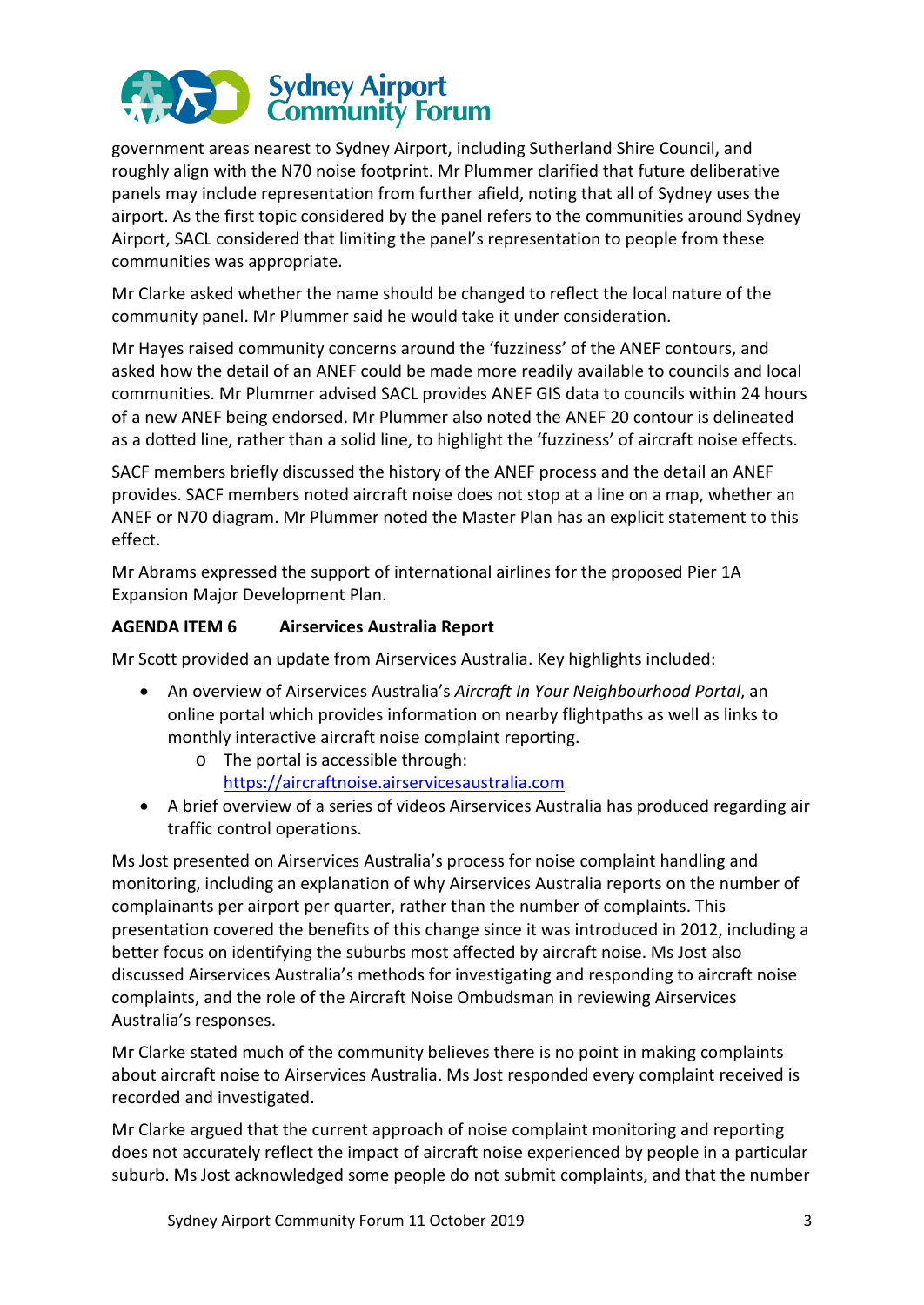# **Sydney Airport<br>Community Forum**

of complainants does not approach the number of people living under flightpaths and otherwise affected by aircraft noise.

Mr Hayes encouraged people who felt discouraged from submitting a complaint to Airservices Australia to instead contact their local, state or federal MP.

Ms Patrinos suggested Airservices Australia change the name of its noise complaint area to better highlight the limits under which it operates, and to alert the public that Airservices Australia is limited in its options for resolving noise complaints (i.e., Airservices Australia cannot close an airport, reduce the number of flights, refuse to let an aircraft land or takeoff, or police noise levels). Ms Jost noted the difference between major metropolitan and smaller regional airports, and discussed Airservices Australia's successes in working with operators in smaller, less constrained airports to alter operating procedures to resolve noise complaint issues.

Ms Patrinos also questioned whether there would be an alternative statistical method which could report on the intensity of community feeling about aircraft noise, in addition to the number of complainants. Ms Jost replied that Airservices Australia was unaware of any such statistical methodology.

# **AGENDA ITEM 7 National Acoustic Laboratories (NAL) Review Study Update**

The Chair agreed at the previous meeting of the Forum (Meeting 01/2019) to include this topic as a standing Agenda Item. While no member of the Forum had an update on this topic, Mr Clarke asked that it remain as an Agenda Item as the US Federal Aviation Authority (FAA) report on this topic has not yet been released.

Mr McArthur advised the US Government has chosen not to release the FAA study at this time. Concerns were raised regarding the effects of acoustic and non-acoustic factors on the impacts of aircraft noise.

# **AGENDA ITEM 8 Implementation and Monitoring Committee (IMC) Report**

The Chair advised the IMC had met twice since the previous SACF meeting (Meeting 01/2019), on 19 March 2019 and 27 September 2019.

Mr Clarke advised the IMC minutes had not yet been circulated to the SACF membership. The IMC meeting on 19 March (Meeting 152) was to address an Action Item from SACF meeting 03/2018 (SACF Action Item 2/01 – Airservices Australia to examine the impact on vertical separation of moving flights currently over the eastern suburbs 2-3 kilometres further east). This issue was caused by a number of aircraft not keeping to the Standard Terminal Arrival Route (STAR) when approaching from the north. Airservices Australia have worked with air traffic control to rectify this issue, with the number of aircraft conforming to the STAR improving from 30% to around 80% of relevant movements.

Mr Clarke noted there had been some confusion around the IMC Action Item about the implementation of LTOP Mode 9, which IMC asked Mr Clarke to bring back to SACF for discussion. The Chair of SACF had written a letter to the IMC requesting IMC consider the implementation of LTOP Mode 9. However, this letter refers to a SACF Action Item from the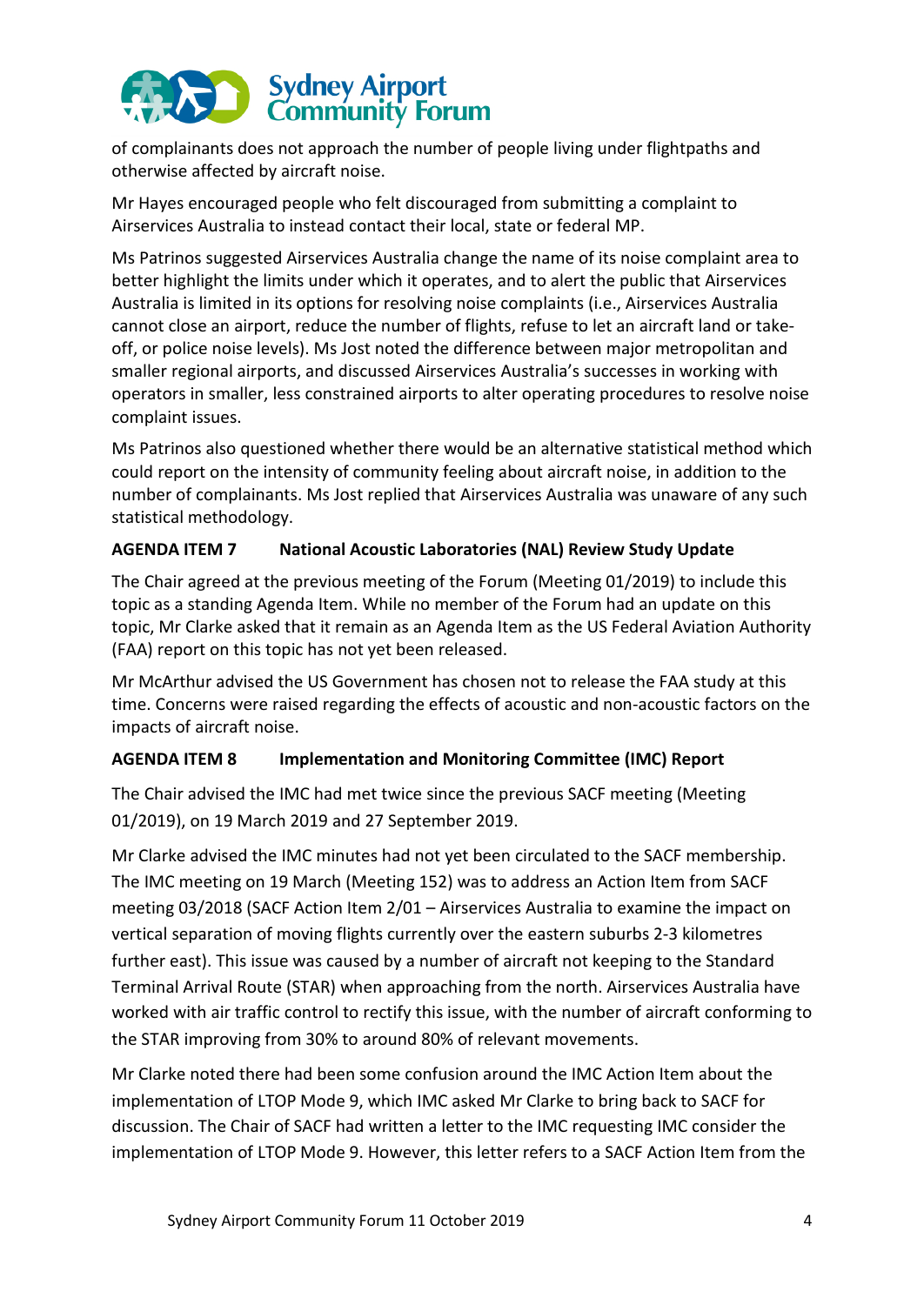# Sydney Airport<br>Community Forum

2018 meetings (the letter mistakenly referred to Action Item 01/03 from meeting 01/2019, when it should have referred to Action Item 03/01 from Meeting 03/2018). The SACF Secretariat gave an undertaking to resolve these issues.

**Action Item 03/02** – SACF secretariat to circulate minutes of IMC meetings 152 and 153 to SACF membership.

Mr Clarke identified a number of Airbus A350 would be making arrivals on Runway 16L/34R for runway balancing purposes. IMC also noted Mr Roger Chambers has left Airservices Australia, and thanked Mr Chambers for his cooperation over the years. Mr Clarke and SACF members also thanked Mr Chambers.

Mr Clarke also noted the implementation of LTOP Mode 9 was a topic of discussion at recent IMC meetings. Some SACF members raised concerns the airspace and flightpath development for Western Sydney Airport may impact on the implementation of LTOP Mode 9. Both the Department and Airservices Australia maintained this design process will not affect LTOP as it is currently implemented. However, some members of IMC and SACF remained concerned the design process would prevent the future implementation of LTOP, and questioned whether the design process for Western Sydney Airport took precedence over the Ministerial directive to Airservices Australia to implement LTOP.

Mr Clarke expressed his concern that SACF had not been consulted on the airspace and flightpath design process for Western Sydney Airport, aside from a presentation from the Department at the previous SACF meeting (Meeting 01/2019). A presentation by Mr Hayes on the legal priority given to the Minister's direction to Airservices Australia to implement LTOP over and above the Western Sydney Airport Plan was provided (a transcript of Mr Hayes' presentation is included at **Attachment A**).

Mr Clarke suggested the Chair of SACF write to the Minister to request the Minister directs those involved in designing the airspace and flightpaths for Western Sydney Airport consider the future implementation of LTOP in the design process and protect the airspace required for its future implementation.

**Action Item 04/02** – Chair of SACF to write to the Minister responsible for the Western Sydney Airport to request a Ministerial direction to those involved in designing the airspace and flightpaths for Western Sydney Airport to consider the future implementation of LTOP in the design process and to protect the airspace required for its future implementation.

Mr Clarke sought for SACF and other stakeholders in LTOP be actively consulted in the design process, also suggesting SACF should have an active role in the airspace design for Western Sydney Airport. Mr Clarke suggested this could be accomplished if SACF was granted ex officio membership of the body responsible for advising on this design process, the Expert Steering Group for Western Sydney Airport. Protocol dictates this request be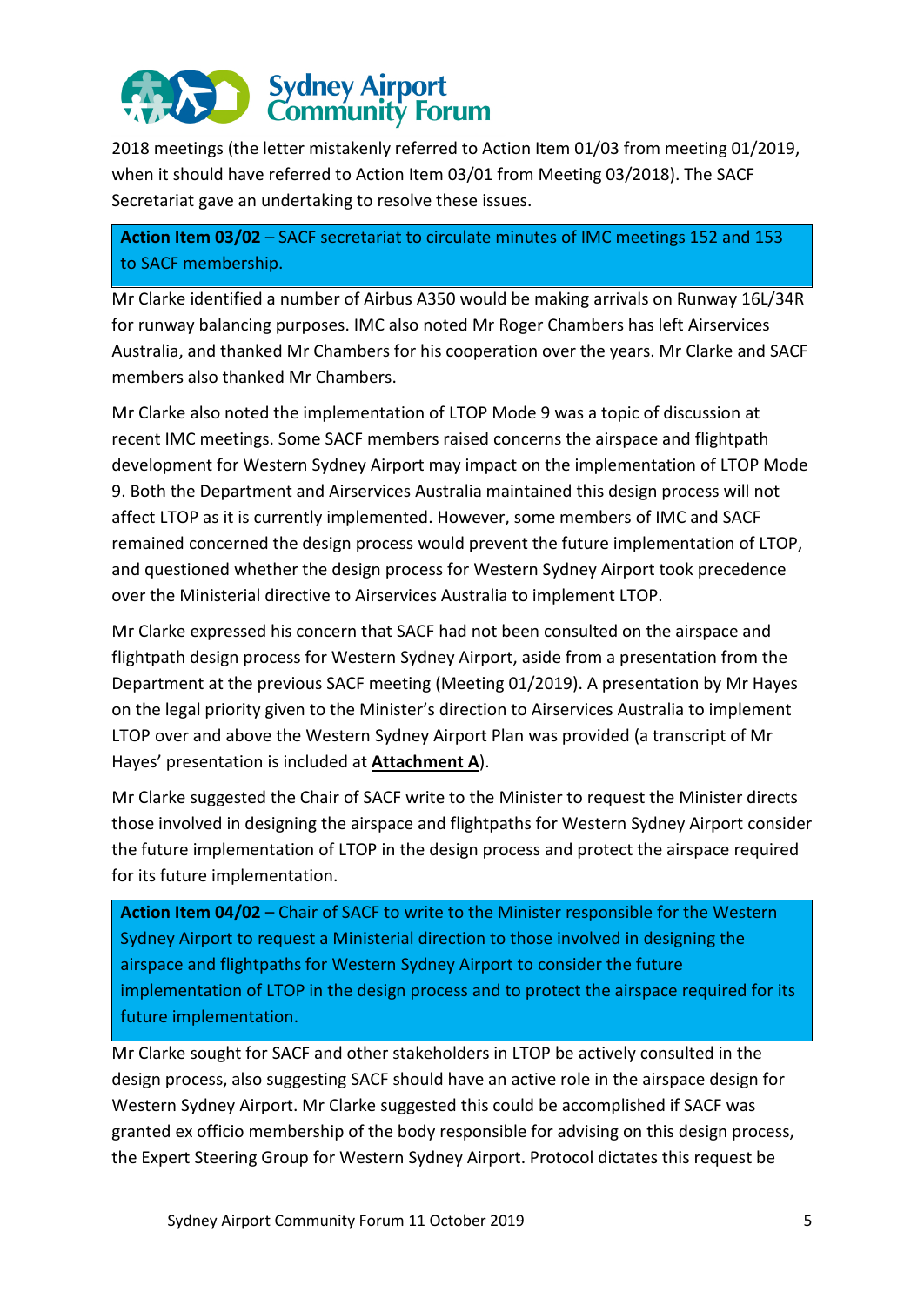# Sydney Airport<br>Community Forum

made to the Chair of the Expert Steering Group by the Chair of SACF. The Chair agreed to write such a letter. It was noted that the Department is represented on the Expert Steering Group, providing technical expertise on LTOP.

**Action Item 05/02** – Chair of SACF to write to Chair of the Expert Steering Group for the Western Sydney Airport, requesting a SACF representative be given ex officio membership of the Expert Steering Group.

Mr Hayes noted the next IMC meeting would conduct a gap analysis of the implementation of LTOP.

Mr Ward suggested the Chair could write a letter to the Minister requesting more information on the consultation to be undertaken with regard to the airspace and flightpath design for the Western Sydney Airport, and how SACF can more closely engage with the design process.

**Action Item 06/02** – Chair of SACF to write to the Minister responsible for the Western Sydney Airport to request information on the consultation to be undertaken with regard to the airspace and flightpath design for the Western Sydney Airport, and how SACF can more closely engage with the design process.

Mr Patterson queried the progress of the sunsetting provisions for ten Regulations underneath the *Airports Act 1996* and the *Sydney Demand Management Act 1997*, and whether this regulatory reform work could impact on airspace protection or noise sharing arrangements at Sydney Airport. The Department agreed to present on the progress of the regulatory sunsetting work as a standing Agenda Item in its report at future SACF meetings.

**Action Item 07/02** – The Department to provide an update on the progress of regulatory sunsetting work as a standing Agenda Item at future SACF meetings.

**AGENDA ITEM 9 Department of Infrastructure, Transport, Cities and Regional Development Report** 

Mr McArthur advised the National Airports Safeguarding Advisory Group last met on 21 August 2019 and agreed the terms of reference for an implementation review of the National Airports Safeguarding Framework. Mr McArthur also discussed the curfew dispensation report and business jet curfew movements since the previous SACF meeting.

Mr Alves reported on the SACF correspondence received since the election, including (but not limited to, please see Action Item 04/02):

 A letter of 15 July 2019 from the Deputy Prime Minister, the Hon Michael McCormack MP, asking SACF members to confirm their continuing membership of the Forum;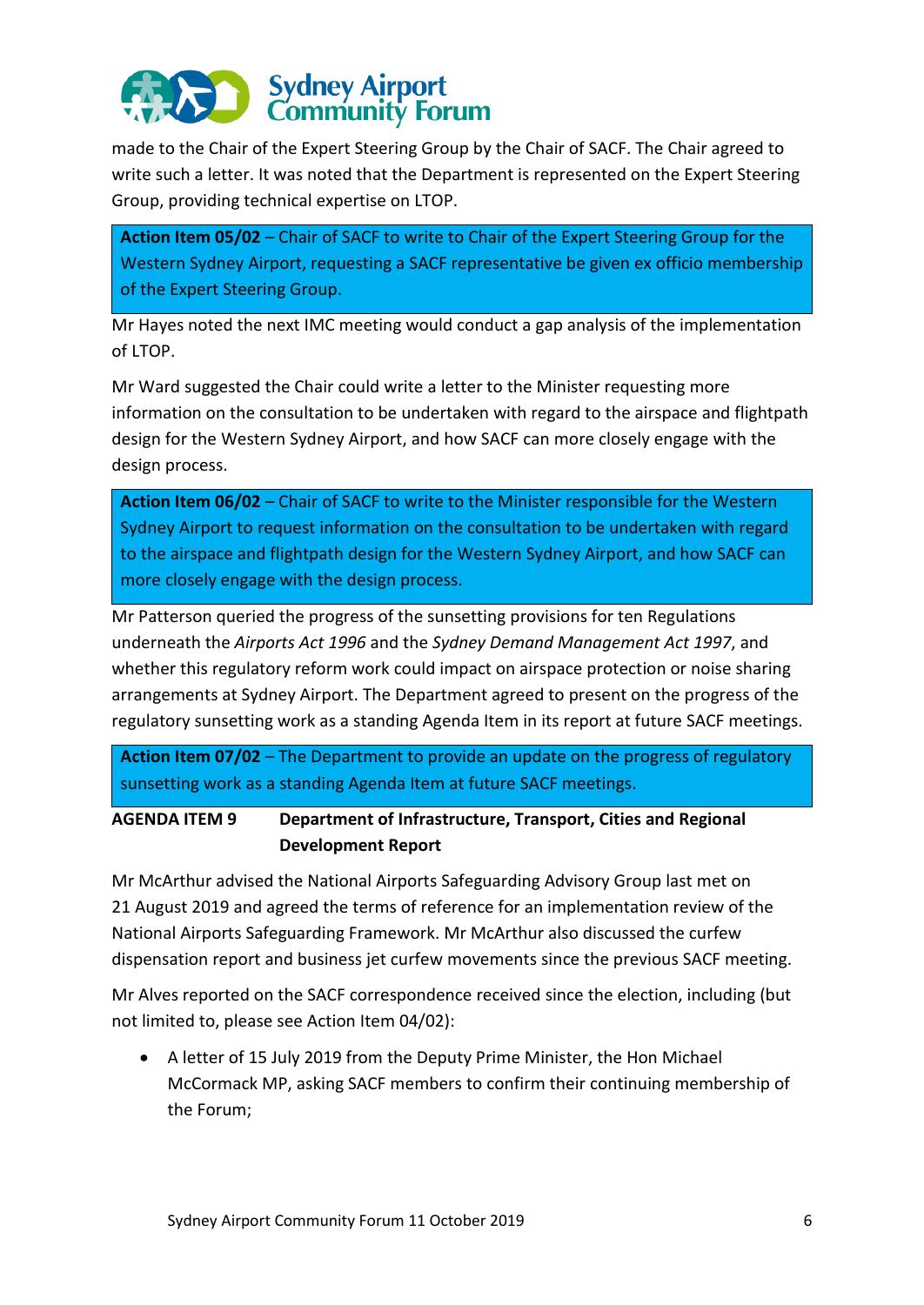

- An email of 2 September 2019 from Mr Ted Plummer, Sydney Airport Corporation Limited, requesting the SACF Secretariat circulate a briefing on Sydney Airport's International Terminal 1 – Pier A Major Development Plan alongside the agenda; and
- An email of 23 September 2019 from the Office of the Aircraft Noise Ombudsman, inviting SACF members to contribute to a review of Airservices Australia's community engagement processes.

Mr Alves reported on calls received on the SACF phone line regarding the arrangements for the meeting.

# **AGENDA ITEM 10 Other Business**

No request for other business was raised.

### **AGENDA ITEM 11 Date of Next Meeting**

The next meeting was scheduled for a Friday in February 2020, with an exact date to be decided upon once the Parliamentary sitting calendar has been finalised.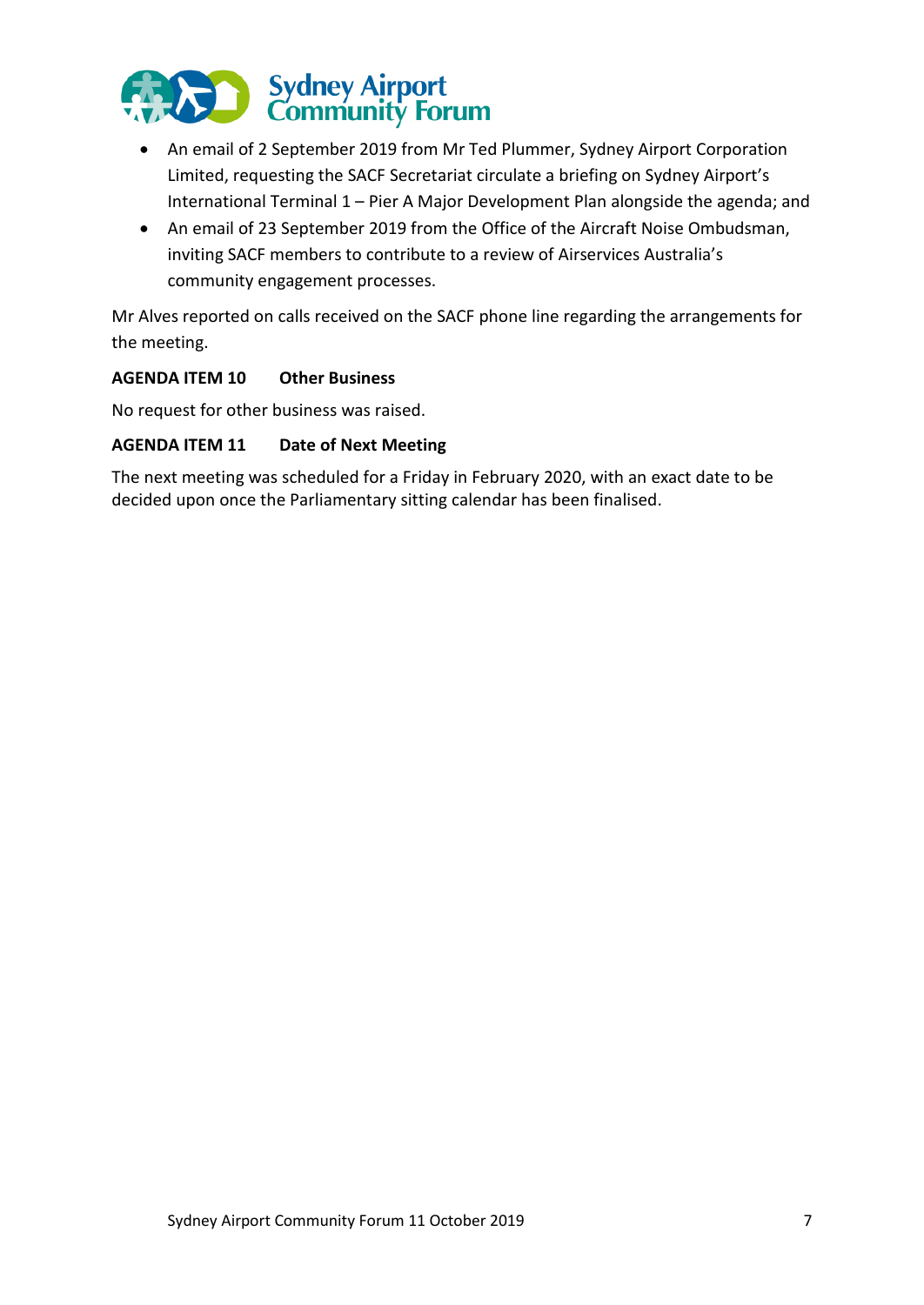

#### *ATTENDANCE*  **Members**

| J. | Alexander      | Chair                                           |
|----|----------------|-------------------------------------------------|
| J. | Ward           | Assistant to the Chair                          |
| J. | Clarke         | Representative for the Member for Bennelong     |
| М. | Thistlethwaite | Member for Kingsford-Smith                      |
| В. | Leeson         | Representing the Member for Kingsford-Smith     |
| J. | Kertesz        | Representing the Member for Reid                |
| J. | Patterson      | Representing the Member for Heffron             |
| Z. | Solomon        | Representing the Member for Summer Hill         |
| F. | McDermott      | Representing the Member for North Sydney        |
| Τ. | Williams       | Representing the Member for Cook                |
| К. | Hill           | Community Representative for the South          |
| M. | Patrinos       | Community Representative for the West           |
| В. | Hayes          | Community Representative for the North          |
| К. | Welsh          | Representing the Inner West Council             |
| R. | Edney          | Virgin Australia                                |
| Τ. | Plummer        | Representing Sydney Airport Corporation Limited |
| В. | Abrams         | Board of Airline Representatives of Australia   |

# **Department of Infrastructure, Transport, Cities and Regional Development**

| R. | McArthur | Director, Aircraft Operations Section                        |
|----|----------|--------------------------------------------------------------|
| M. | Alves    | Director, South West, ACT and NSW Airports Section           |
| J. | McKinnon | Assistant Director, South West, ACT and NSW Airports Section |
| А. | Osborne  | SACF Secretariat, South West, ACT and NSW Airports Section   |

# **Airservices Australia**

| R. | Jost     | Noise Complaints and Information Service Manager |
|----|----------|--------------------------------------------------|
|    | G. Scott | Director Operations Terminal Services (Sydney)   |

### **Observers and Presenters**

| L. | Hirst        | NSW Government - Roads and Maritime Services |
|----|--------------|----------------------------------------------|
|    | V. Shopov    | NSW Government - Roads and Maritime Services |
|    | M. Stevenson | NSW Government - Roads and Maritime Services |

Note: Owing to an administrative oversight, the SACF website was not updated following the 11 March 2019 meeting. This meant potential additional observers did not have knowledge of the meeting. This oversight since been resolved.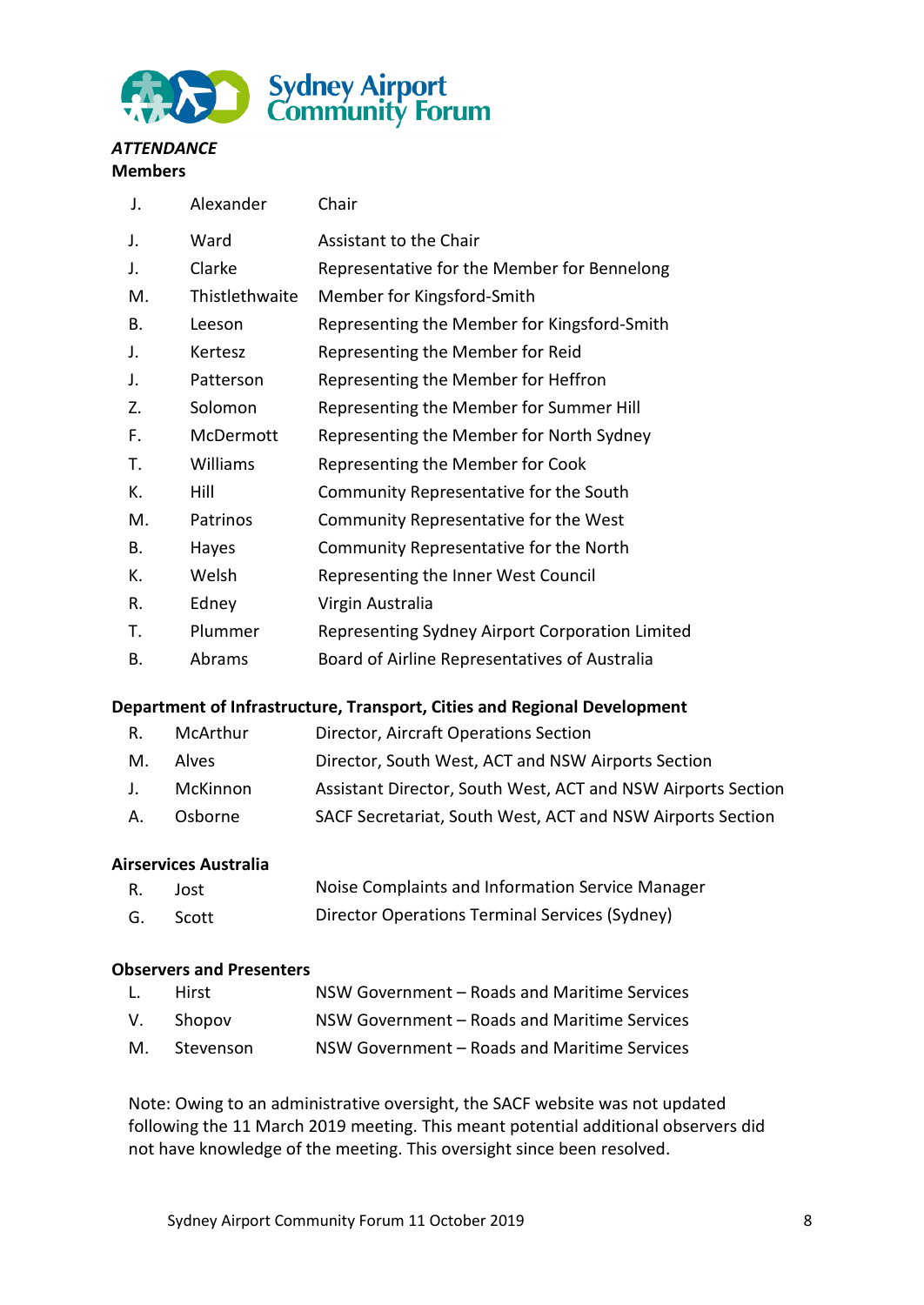

## **Attachment A – Mr Hayes' presentation**

- IMC has been informed by the Department of Infrastructure and Airservices that the design of Western Sydney Airport (WSA) airspace takes precedence over the Long-Term Operating Plan (LTOP). They have asserted to IMC that there can be no further changes to LTOP which are inconsistent with WSA airspace design.
- This is an invalid premise.
- The 1997 LTOP Ministerial Directive is a Legislative Instrument which obliges Airservices, by law, to progressively implement the LTOP Plan and the Proponent's Statement.
- This Directive remains in force.
- Airservices Australia, in its latest Annual Report 2017/18, confirms that the 1997 Ministerial Directive remains a current and ongoing Airservices obligation and commits to progressive implementation of LTOP.
- Our understanding is that this Ministerial Direction, as a Legislative Instrument, takes legal precedence over the WSA Plan (and airspace design), which is not.
- Progressive implementation of LTOP must not be unreasonably constrained by WSA airspace design. LTOP has been partially implemented but much remains to be done.
- In fact, LTOP implementation includes WSA airspace, therefore integration and consultation is vital.
- The complete title of LTOP is "The Long-Term Operating Plan for Sydney Airport and Associated Airspace"
- The controlled airspace in the Sydney Airport Terminal Area is a circle 90 nautical miles (167 kilometres) in diameter. This is the "Associated Airspace" to which the 1997 Ministerial Direction refers.
- WSA, at only 45kms away from Sydney Airport, is within that Associated Airspace.
- Therefore, the two airports will need to share, and operate in, the same airspace. WSA airspace cannot be designed in isolation.
- The implications of the invalid premise of WSA precedence, if allowed to continue, would be :
	- Airservices' legal obligation to progressively implement LTOP would be thwarted;

- further significant improvements to Sydney's aircraft noise burden would not be possible;

- there will be no integrated "whole-of-Sydney airspace design";
- the requirement to consult with SACF on changes affecting LTOP will not be met.
- Legally, SACF must be consulted. The Ministerial Direction states that "Proposed changes to the elements of the Plan (LTOP) should be tested with the public through SACF before being implemented."
- A consultative and conciliatory approach (previously proposed by SACF) is essential.